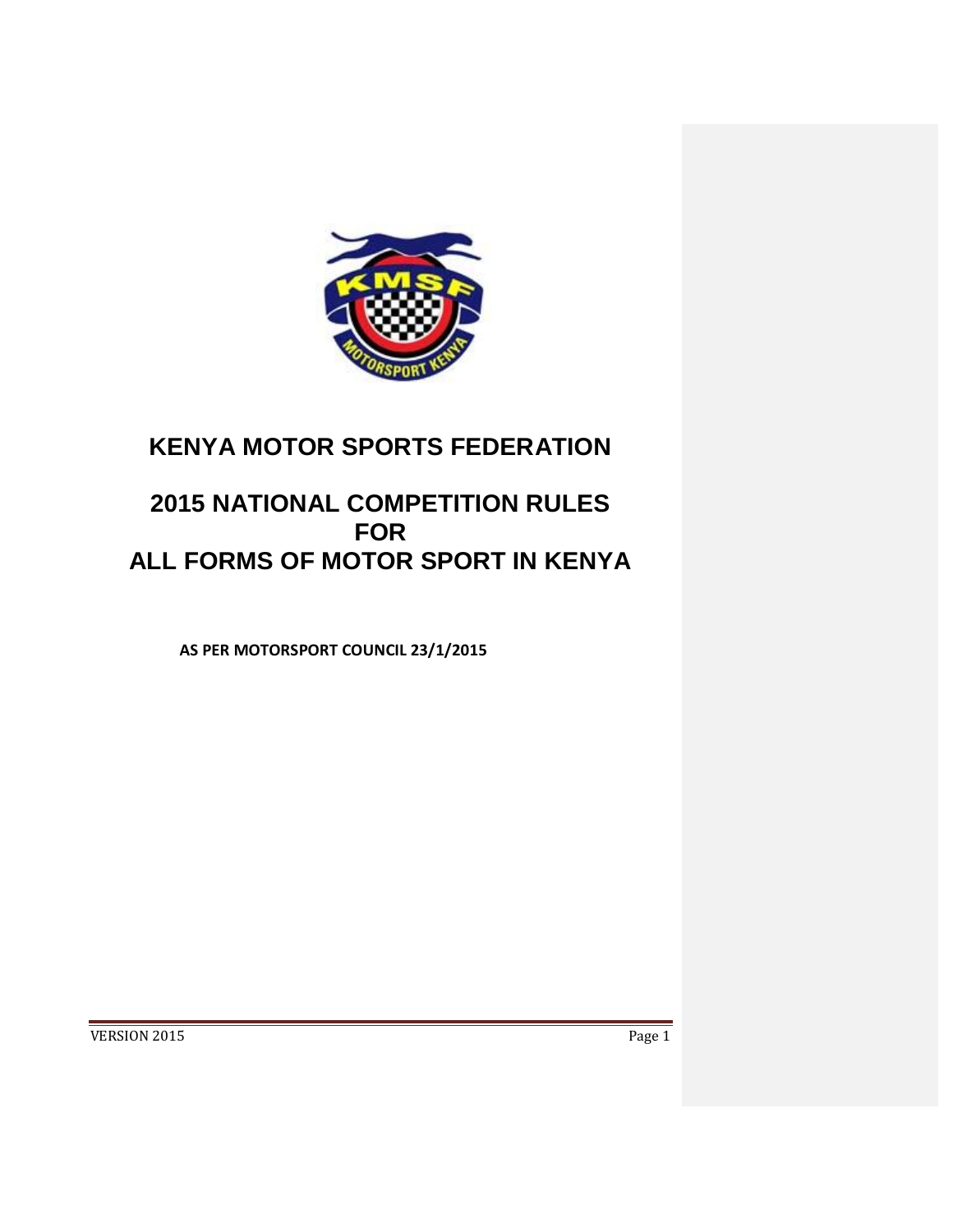# **APPENDIX B (3)**-**TECHNICAL APPENDIX – CLASS 6 - CARS SOLD BY LOCAL MANUFACTURER DEALERS**

New (not second hand) cars that are sold in quantity (not one off models) by car manufacturer dealers in Nairobi maybe used in the KNRC and 2WD rally championships under the following technical conditions.

- 1. The car must retain the shape and silhouette of the standard car.
- 2. Engine, gearbox and differential must remain as sold. The engine maybe tuned for higher performance by use of camshafts, etc.
- 3. Turbochargers or superchargers are not permitted unless used in the standard car. If an aftermarket turbo or supercharger is used then it must be restricted by a 33mm restrictor.
- 4. Suspension is free but a maximum of 2 shock absorbers per wheel are permitted. Suspension mountings must not be moved more than 100mm from the original mounting positions
- 5. Rims and tyres are free
- 6. Safety: Roll cage must be a full cage as per the FIA regulations, seat belts must be a minimum of 5 point belts securely mounted. Seats must standard or approved rally seats. A minimum of 2 5kg fire extinguishers must be carried.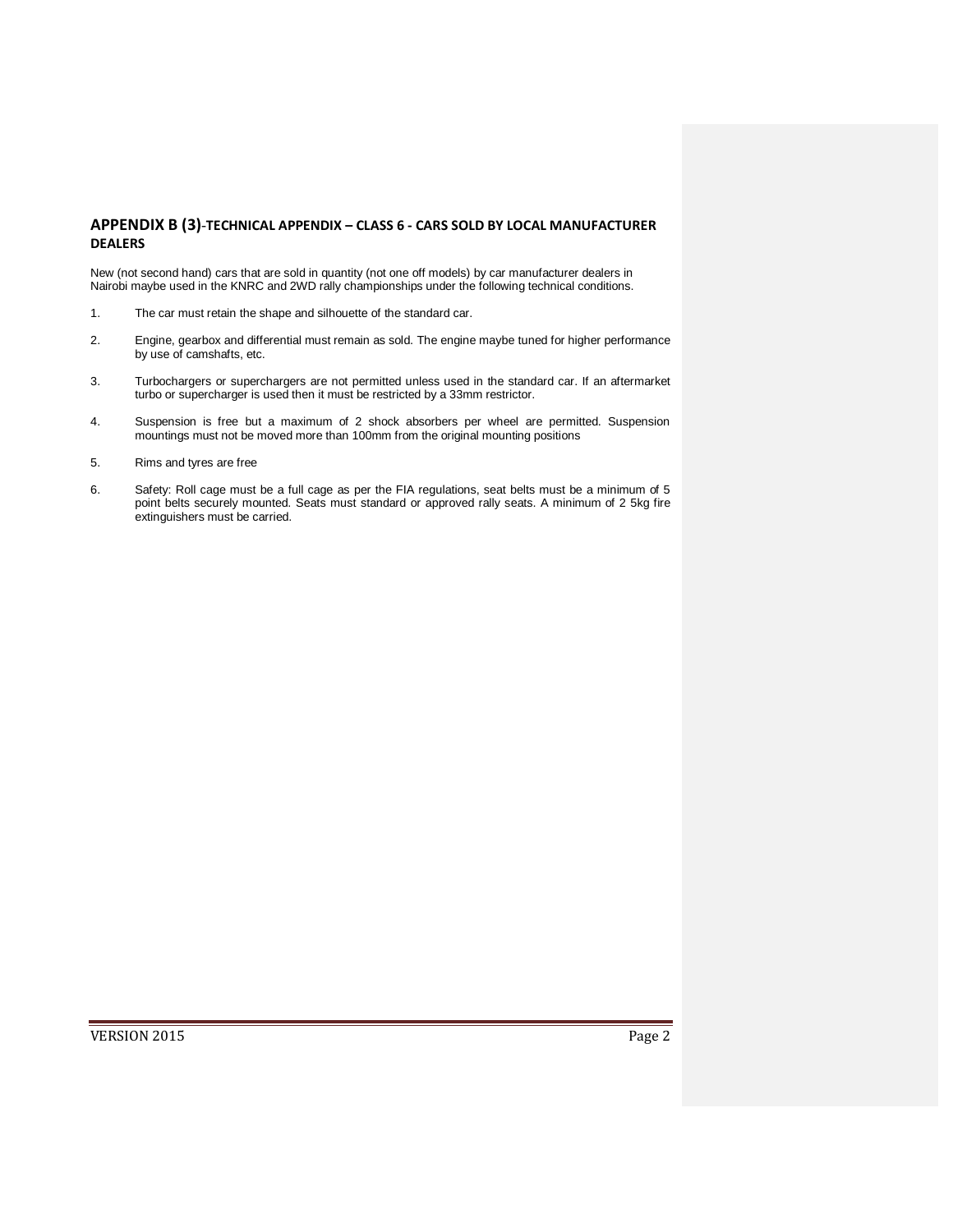# **Appendix C – Moto Cross**

**JUNIOR AND SENIOR MOTOCROSS**

# **RULES AND REGULATION**

# **TITLE AND GENERAL**

- .0 These rules shall govern the Kenya Motocross Championship for individuals for Junior and Senior riders.
- .1 These events are organized according to the rules of the F.I.M. Sporting Code, Chapter 30:- "F.I.M. Championship's and Prize Events" and FIM Africa Rules and Regulations and these NCR`s.
- .2 The events will be held during the year as KMSF events (Senior and Junior Motocross). **Juniors:- MX 50 cc, MX 65 cc categories, MX 85cc (Lites) Seniors:- MX 125 cc, MX 2, MX 1 and VMX categories For WMX, see specification under article 3.2**
- .3 All riders eligible to compete will feature in the individual results.
- .4 All events will count towards the National Championship. There will be a National Champion in each class; MX 50, MX 65, MX 85, MX 125, MX 2, MX 1 and VMX.

# **Riders**

2.1 **Licences**

Participation at race meetings is restricted to KMSF Licence holders. Each rider will be asked to produce proof of age (Birth Certificate, ID, passport) at the time of applying for a Licence and if need be, during signing on at the first event of the season.

2.2 Guest Riders may compete in a National event, but will not be eligible to score Championship points, subject to them being licence holders and authorization from their respective FMN and subject to the rider signing an indemnity.

#### 2.3 **Rider Number**

Allocation of numbers will be done by KMSF at the beginning of the year. Number 1, can only be allocated to the winner of the respective KMSF class in the preceding year if that rider is still riding in the same class he/she won in the current year.

## **MOTORCYCLES AND CLASSES**

## 3.1 **Motorcycles**

The races are open to motorcycles a defined in Appendix A. - Motocross Technical Rules.

3.2 **Classes**

The recognized classes for the Kenya Motocross Championship are as follows:-

**Junior Classes\* Senior Classes\* MX** 125 cc: Riders aged 13 to 17 years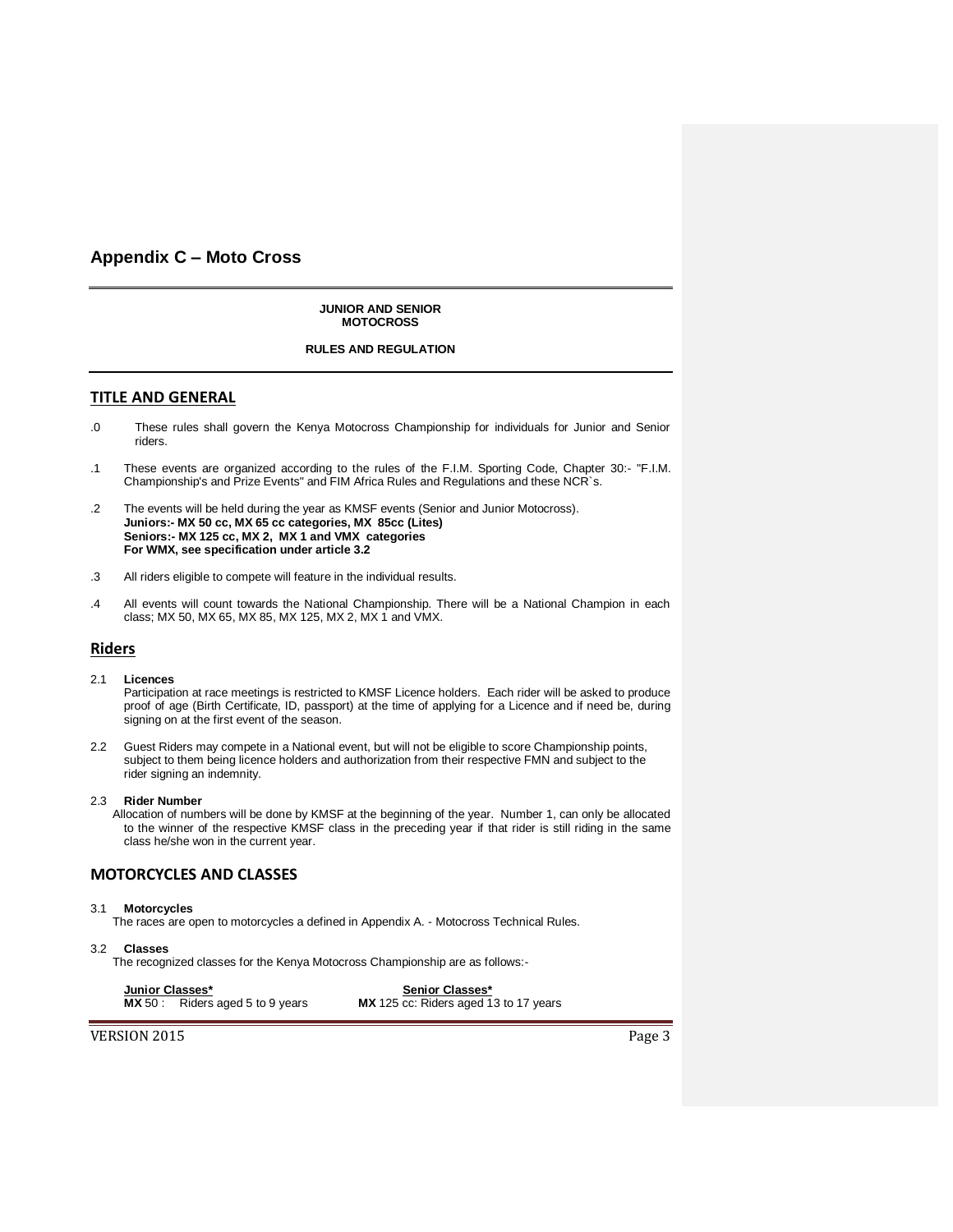**MX 65 :** Riders aged 7 to 12 years **MX 2: Riders aged 15 years & over MX 85 (Lites) Riders aged 10 to 15 years <b>MX 1: Riders aged 16 years & over MX** 85 (Lites)Riders aged 10 to 15 years

**VMX: Riders aged 35 years to 49 (Veterans), Riders 50 years & over (Masters)**

**WMX:** Lady riders aged 10 years and above on 85cc 2-stroke/150cc 4-stroke, and 13 years and above on 125cc 2-stroke motorcycles. Riders of 15 years and above may also compete on a 250cc 4-stroke motorcycle. Therefore, the Ladies Class will race as combined age/capacity class as one class. The Jury will decide if there are sufficient entries to divide the Class into Lites and open

\*Lady riders are permitted to compete in their respective classes a further one calendar year longer than the permitted age limits imposed in article 3.2.

3.3 Subject to the written approval of the Motorcycle Commission a rider may participate on a Motorcycle NOT conforming to the cc. of classes as above. The application must be in writing and must be prior to the event. A minimum of three eligible riders will constitute a class.

#### 3.4 **Veteran Classes**

There will be 2 classes raced together; Veteran and Master Riders on any capacity motorcycle.. Veterans and Masters will race as one class. If there are insufficient minimum entries to form both classes, then 2 Bonus points will be allocated to the Master Riders. These start line points will be added to the overall points scored for each heat.

## 3.5 **Definition of Ages**

The minimum age begins on the rider's birthday and the maximum age is at the end of the calendar year during which the rider attains the maximum age. E.g. MX 50 cc class:- The rider is eligible to start riding on his 5th birthday, and can compete in this class until the 31 December of the same year that he turns 9 years of age.

#### **3.6 Licenses**

**The KMSF license** will indicate in which classes a rider is eligible to compete based on the age.

## 3.7 **Additional Races:**

The programme may contain additional Support Races, but prominence must always be given to the KMSF classes. If necessary, the KMSF Clerk of the Course can change the time schedule of the additional races or cancel them.

A minimum of three eligible riders will constitute a class.

#### **4. COURSE**:

## **Course Specifications**

#### **Junior**

The length of the course will be between 0.6 km and 1.2 km and where possible have alternative routes for MX 50 cc & MX 65 cc motorcycles.

- (a) The direction of the course must be clearly indicated to the riders. A course will not be approved if it crosses water or mud of too great depth, or if it is excessively rocky, or if it includes a straight where dangerously high speeds can be attained.
- (b) The start gate will be so positioned that it allows all riders an equal chance (Minimum 30 start gates are recommended)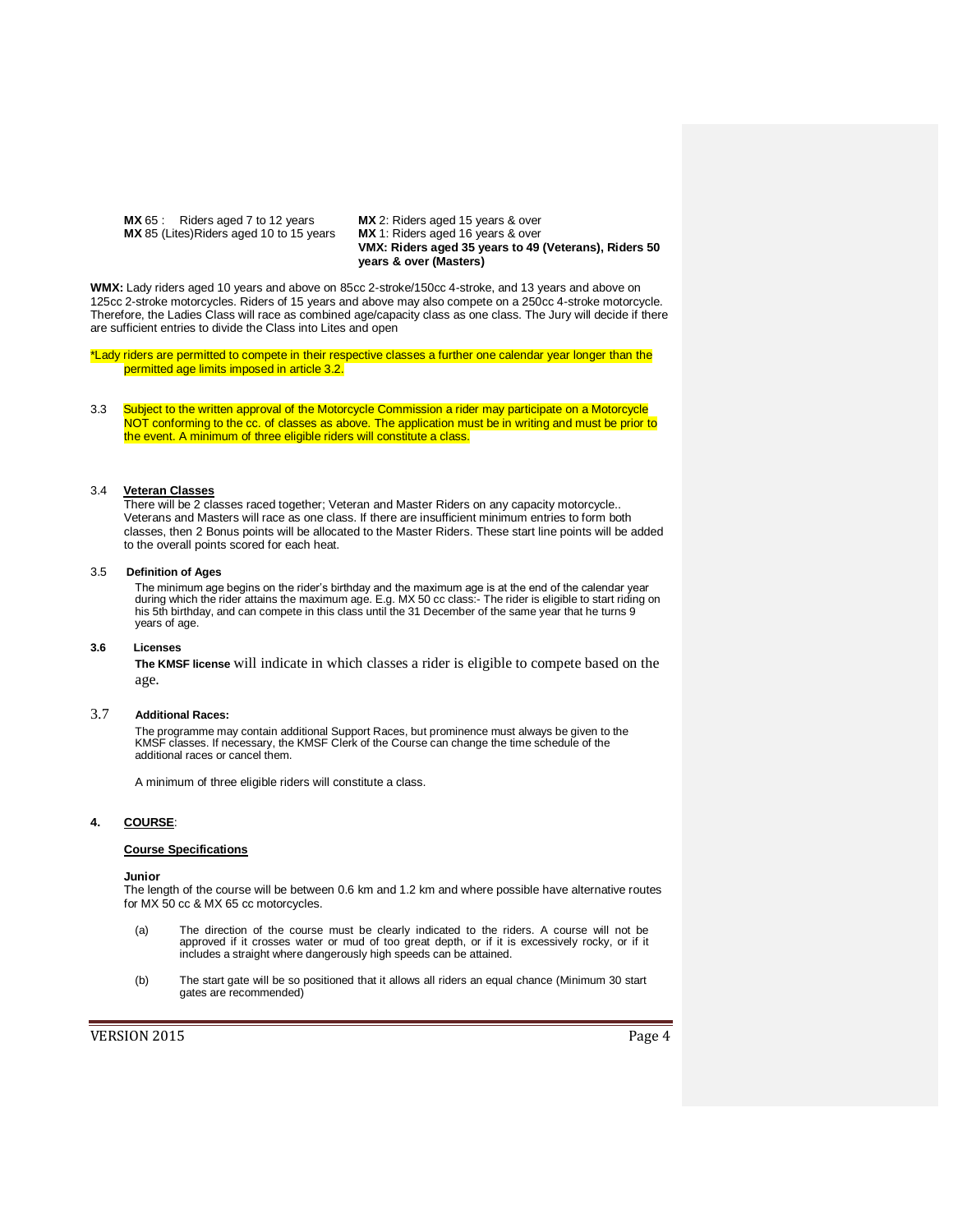- (c) The length of the start straight should not be less than 50m and should not exceed 120m (distance from the starting gate to where the straight turns into the first bend). There must be no jump in the firststraight after the start and the starting area is to be level.
	-
- (d) The width of the first corner following the start should not be less than 6m and the turn should not exceed 90 degrees to the left or right and should be wide enough to accommodate the riders.
- (e) All jumps must be suitable for the classes using them.
- (f) "Washboards' are permitted. The maximum height for MX 50 cc, MX 65 cc classes shall be defined as a number of consecutive semi-circular hillocks above the ground, it is recommended no more than 0.3m high and approximately 1 .5m between crests - with no restriction to the length of a "washboard" section. They must be placed after a turn, allowing an approach at slow speed.
- (g) Dust should not create a hazard to riders and sufficient watering facilities should be available. Watering may only take place between races. Take offs and landings of jumps must not be watered during and between any heat. Should wateringbe unavoidable, the riders must be informed on the start line and the CoC must ensure that the safety of the riders has not been compromised by inspecting the affectedjumps prior to the start of the following heat.
- (h) Barbed wire, metal fences, wires, poles, trees or hoarding less than 3m from the edge of the circuit must be padded and made safe.
- (i) The whole of the starting and finishing areas, the competitor's enclosures and all points of the course where it is necessary to ensure an unobstructed passage for the competitors or for the protection of the public should be adequately marked and enclosed.
- (j) Jumps should have safe landing areas free of obstacles and should be designed to safely<br>accommodate 3 motorcycles riding abreast across the jump. The landing area should be<br>wider by 1 m each side than the take-off. Min landing.
- (k) The outer limits of the circuit are to be clearly marked with tape not higher than 500mm above the ground. Course markers must be made of wood (easy to break) or flexible material and have a maximum diameter/width of 25mm. Tyres may be used at the discretion of the Clerk of the Course but no commercial or SUV vehicle or truck tyres are permitted .
- (I) Spectators are to be kept away from the edge of the course by creating a 1 m wide neutral zone with material such as tape, rope or barriers, which will not pose a danger to either riders or spectators. Option:- a tyre barrier for spectators must be placed a minimum of 3m from the circuit.

The minimum width of the course should be 6m for usable space. A distance of 3m should be allowed between opposing sections of the course, or where this is not possible due to the terrain or nature of the course, a physical barrier shall be erected comprising of either straw bales, hessian bags filled with sawdust shavings etc.

(J) The free vertical space between the track and any obstacle above the ground must be 3m minimum.

#### 4.1.2 **Senior**

See FIM Standards for Motocross Circuits (SMXC) and Arena Cross/Super Cross (SASXC). Length of Kenya Motocross Championship course should be for Motocross course, 1.5 km minimum and 2,5 km maximum, for a super cross course it should be 400m minimum and 600m maximum.

a) "Washboards" are permitted. The maximum height for MX 85 cc, MX 125 cc, MX 2 and MX 1 classes shall be defined as a number of consecutive semi-circular hillocks above the ground, it is recommended no more than 0.5m high and approximately 2.5m between crests and with no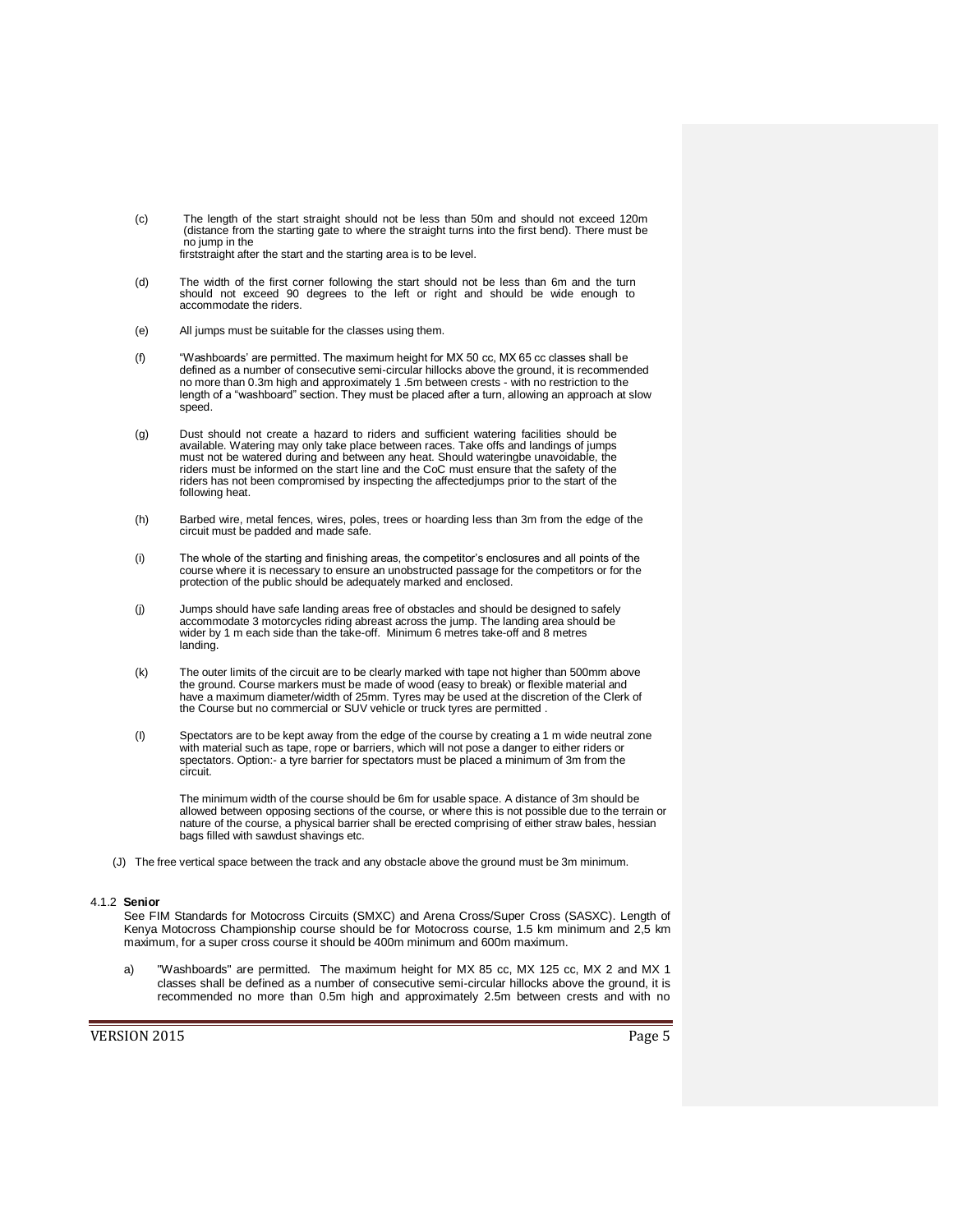restriction to the length of a "washboard" section. They must be placed after a turn, allowing an approach at slow speed.

#### 4.1.3 New Motocross Track

The motorcycle commission must inspect and approve a new track prior to running a national motocross championship event. Clubs are encouraged to run a club event in such a track.

#### **Safety**

See FIM Standards for Motocross Circuits (SMXC)

#### **Inspection**

See FIM Standards for Motocross Circuits (SMXC)

#### **Control**

See FIM Standards for Motocross Circuits (SMXC)

- **5. Environmental**
	- **a) All Riders must use environmental mats in their pits and ensure that no spillage of Fuel, oil or other lubricants/contaminants occurs.**
	- **b) The organising club will provide a wash bay/drainage area as per the FIM Africa environmental regulations.**
	- **c) The technical steward will conduct sound level as per the FIM Africa Sound Level Regulations**

Competitors are required to use environmental mats (absorbent top layer and liquid proof lower part) at their pits and penalties are applied for non compliance (see below). Fuelling is allowed only when a bike is placed on an Environmental Mat.

**In accordance with FIM rules, the following penalties are applied in sequence:**

- **1 st Offence- Warning,**
- **2 nd Offence- Time and/ or Position penalties,**
- **3 rd Offence- Disqualification,**
- **4 th Offence- Withdrawal of Championship points,**
- **5 th Offence- Fine,**
- **6 th or more offences- exclusion**

Naked BBQ fire is not allowed

Each Pit Area must have a Fire Extinguisher

# **d) OFFICIALS**

All officials, with the exception of the KMSF Steward and Club Steward, are to be appointed by the Clerk of the Course. Such officials may in turn appoint their assistants.

6.1 Other officials must include as a minimum:

- **Chief Flag Marshall**
- **Paddock Marshall**
- **Chief technical steward**
- **Secretary**
- **Starter**
- **Finisher**
- **Safety & Environmental officer**
- **Medical Officer**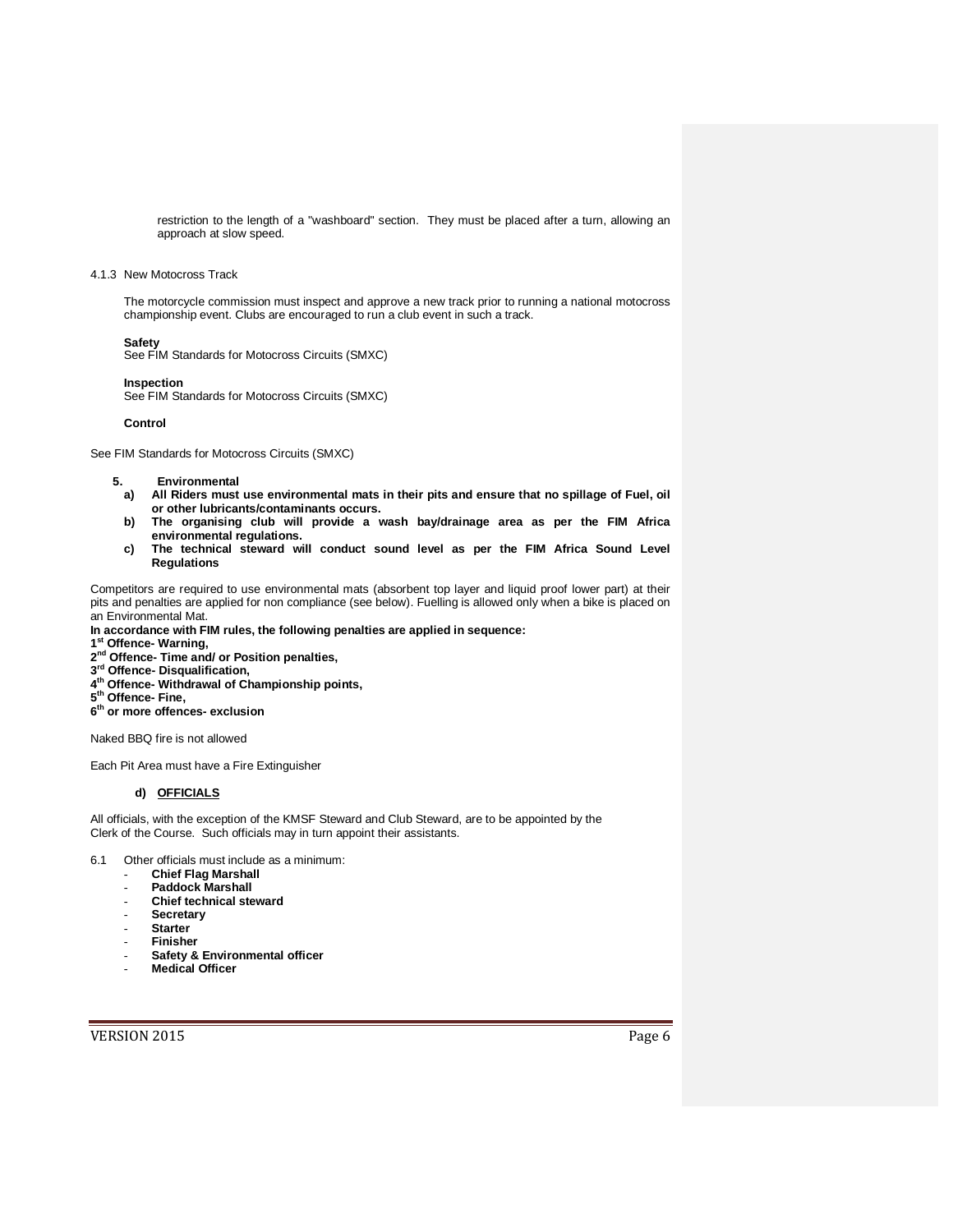6.2 It should be noted that the Clerk of the Course reserves the right to exercise his discretion in all matters and is ultimately answerable to the organizing club for all issues/matters relating to the event. The club in turn is answerable to the KMSF.

#### 6.3 **Clerk of the Course**

The Clerk of the Course shall be appointed by the organizing Club. The "Clerk of the Course", must have successfully participated in a seminar organized by the KMSF/FIM/FIM AFRICA and hold a valid KMSF/FIM AFRICA/FIM licence for **Clerk of the Course**.

#### 6.4 **KMSF Steward**

The KMSF Steward of each event/meeting must compile a Stewards report to be sent to the KMSF Secretariat within 10 days after each event. This report shall consider all matters relating to the event with particular focus on the implementation of Rules and Regulations, safety and environmental matters. Failure to send the report will result in a penalty to the Steward.

#### 6.5 **Safety and Environmental Officer**

The Safety and Environmental Officer of each event will compile an Environmental Report to be sent to the KMSF Secretariat within 10 days after each event (see FIM AFRICA format).

#### **7.0 SUPPLEMENTARY REGULATIONS**

The Supplementary Regulations must conform to the official KMSF NCR`s.

## 7.1 **Acceptance of Entries:**

- 7.1.1 To constitute a class, there must be at least 3 eligible qualified riders at registration for the event.
- 7.1.2 Entries to a KMSF Motocross Championship event will be accepted for riders who are in possession of the appropriate KMSF licence and are eligible to ride in that category.
- 7.1.3 A competitor can compete in one class only during a race meeting. Notwithstanding FIM Sporting Code, Amalgamation of MX2 and MX1 classes may take place but amalgamation does not upgrade a competitor to a higher class and does not serve to help meet the minimum number of starters for any class for the purpose of eligibility for championship points. Amalgamation must be acceptable by all riders.

#### 7.2 **Starting Field:**

A maximum of 40 riders in each class will be allowed to participate in the event. If less than 40 riders enter for a race, all riders will be allowed to start. If more than 40 riders enter, then the field will be filled with the best placed qualifiers from a qualifying race.

**8**. **PRACTICE**: (**Timetables for Start Practice, Free practice, Qualifying etc. will be detailed in the Supplementary Regulations**.)

For practice, the riders are allowed to use only motorcycles (maximum 2) presented at scrutineering.

- 8.1 Each rider must present at scrutineering one motorcycle under his name and number. As for the second motorcycle, there are two possibilities:-
	- 1. A rider can present a second motorcycle to scrutineering, under his name and number.
	- 2. A rider can present a second motorcycle with the possibility to have it used by several riders. In this case, the rider presenting the motorcycle must indicate to the Technical Steward, at the time of scrutineering, the names and numbers of the riders eligible to use this motorcycle.
- 8.1.1 Mass starts are forbidden during practice. Fastest riders should be started first in practice.

8.2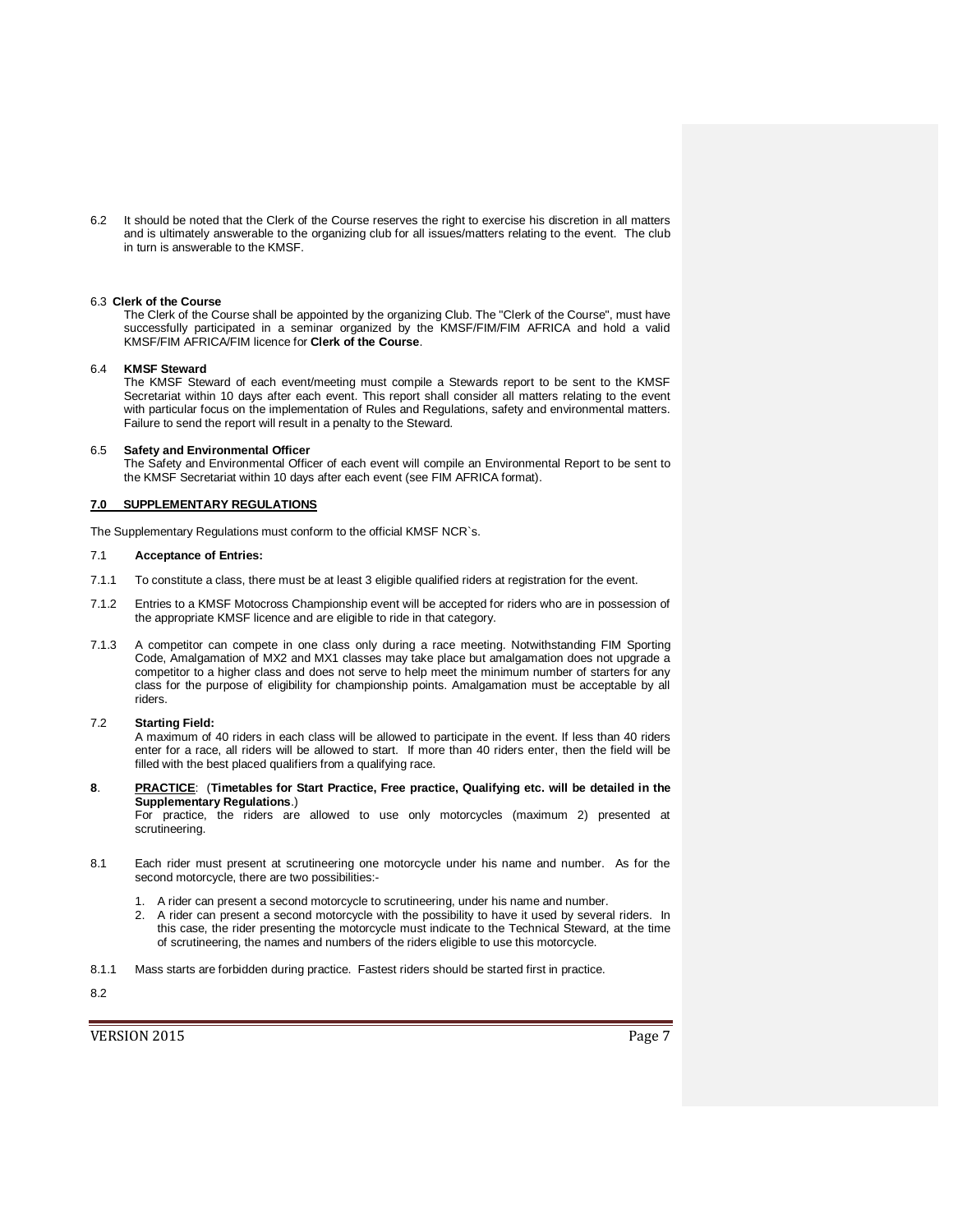A compulsory briefing will be held between the officials and the riders at a suitable place. This briefing must involve the following persons:-

The Clerk of the Course, the Flag Marshal responsible, the Chief Medical Officer, the Organiser/Promoter, all the riders participating in the event and the Industry Representative may also attend this briefing, as well as the Secretary of the Meeting and the KMSF Delegates. During this briefing all matters relating to the circuit and safety will be discussed

## **9. RACES**

# 9.1 **Choice of Machine**

A maximum of two machines per competitor is permitted. Riders have the possibility to change machines between races. The final choice must be made 10 minutes before the start of each race.

#### 9.2 **Schedule of Races**

All classes must be run in 3 separate heats for:-

| <b>Junior</b> |                                          |       | <b>Senior</b>                 |                     |
|---------------|------------------------------------------|-------|-------------------------------|---------------------|
|               | $MX 50: 10 minutes + 1 lap$              |       | $MX$ 125:15 minutes $+$ 1 lap |                     |
|               | $MX 65: 12 minutes + 1 lap$              | MX 2: |                               | 18 minutes + 1 lap  |
|               | $MX 85(Lites): 12 minutes + 1 lap MX 1:$ |       |                               | 18 minutes + 1 lap  |
| WMX:          | 12 minutes + 1 lap                       |       | VMX:                          | 12 minutes $+1$ lap |

The minimum interval between heats (in one class) should be 90 minutes (however never less than 60 mins), but can be changed at the discretion of the Clerk of the Course.

#### 9.3 **Start Procedure**

Before each start, the following procedure will be applied in the waiting zone:

9.3.1 **10 minutes before the start**: All machines must be in the waiting zone. The penalty for violation of this regulation will be exclusion from the race in question.

**5 minutes before the start**: After a whistle signal, everybody, except the riders and one mechanic per rider leaves the waiting zone.

**As of then**: Upon the decision of the Clerk of the course, and after a whistle signal, the riders leave the waiting zone and proceed to the starting gate.

- 9.3.2 The starting order of the riders for heats of the Kenya Motocross Championship will be in accordance to riders standing in National Championship or for  $2<sup>nd</sup>$  and  $3<sup>rd</sup>$  heat of the day result in previous heat.
- 9.3.3 The riders will proceed to the starting gate one by one, according to the predetermined starting order.
- 9.3.4 Once a rider has taken his position at the starting gate, he cannot change it, return to the waiting zone or receive assistance prior to the start.
- 9.3.5 No second row is allowed. For the Kenya Motocross Championship the starting gate should provide 30 positions for seniors and for juniors.
- 9.3.6 If a rider has mechanical problems at the starting gate, he must wait for assistance until after the starting gate has dropped. Once the starting gate has dropped, he can receive assistance by his mechanic only at this position. The penalty for violation of this regulation is exclusion from the race in question.
- 9.3.7 The organizers should signal the start of each heat 15 minutes before the start time by means of a Public Address System where one is available.
- 9.3.8 A mass start will be made with engines running. The starter will hold up a green flag, from which moment the riders are under his control, until all riders are on the starting line. When all the riders are on the starting line, the starter will hold up a "15 second" sign for 15 full seconds. At the end of the 15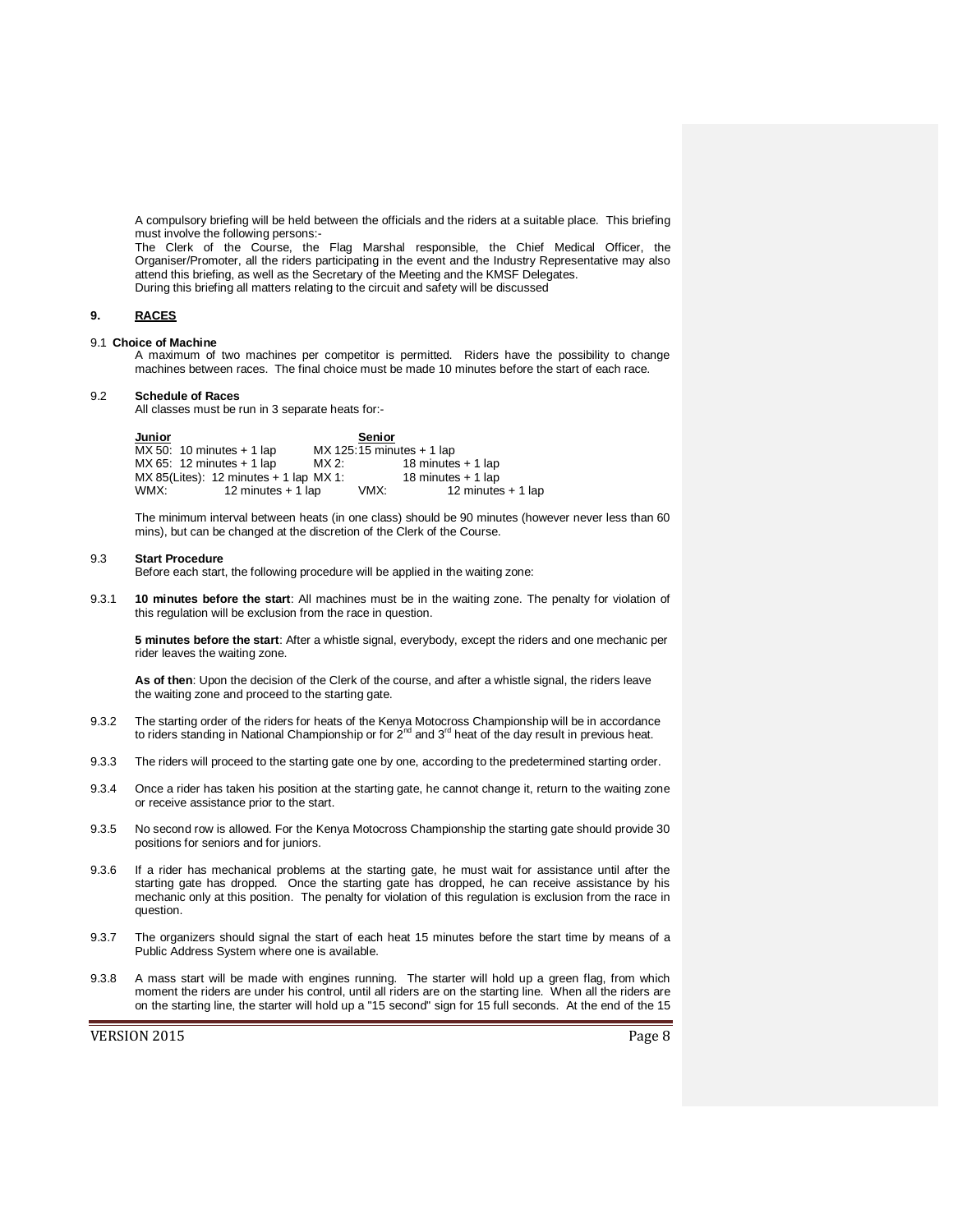seconds, he will hold up a "5 second" sign and the gate will drop between 5 and 10 seconds after the "5 second" sign is shown.

- 9.3.9 The area in front of the starting gate shall be restricted and shall be prepared in a consistent manner providing conditions as equal as possible for all riders. No one except the officials and photographers shall be allowed in this area and no grooming of the area is permitted.
- 9.3.10 No one except riders, officials and photographers shall be permitted in the area behind the starting gate, except Junior riders, who can receive assistance to line up and place starting blocks. Riders are allowed to groom this area provided no tools are used or outside assistance provided.
- 9.3.11 Starting blocks are permitted in all classes and must be presented to the starter for approval.

#### 9.4 **False Start**

All false starts shall be indicated by waving a red flag. The riders will have to go back to the waiting zone and the re-start will take place as soon as possible.

#### 9.5 **Repairs and Replacements**

The riders will have the possibility to repair or substitute the silencer in the repair zone, during the race.

#### 10. **STOPPING OF A RACE**

The Clerk of the Course has the right, on his own initiative, for urgent safety reasons, or other cases of *force majeure*, to stop a race prematurely or cancel a part or the whole of a meeting.

- 10.1 If a race is stopped any time during the first "X" minutes (half of the racing time) there will be a complete restart. Riders will return to the paddock and the restart will take place 20 minutes after the stoppage of the race. Changing of motorcycles will be allowed. The final choice must be made 10 minutes before the restart.
- 10.2 The Clerk of the Course may exclude one or more riders, deemed to be at fault for the race being stopped, from taking part in the restart.
- 10.3 If a race is stopped after "X" minutes (half of the racing time) have elapsed, the race will be considered complete. The finishing order will be based on the placing of the riders on the lap before the red flag was displayed. Any rider (s) deemed by the Clerk of the Course to have been responsible for the red<br>flag, will be placed behind riders having completed an equal or greater number of laps. flag, will be placed behind riders having completed an
- 10.4 Except in the case of a false start, a race may be restarted only once. If it is necessary to stop a race for a second time and if "X" minutes (half of the racing time) have not elapsed, it will be considered null and void.

## 11. **OUTSIDE ASSISTANCE/COURSE CUTTING**

- 11.1 Outside assistance on the course is forbidden during the qualifying practice (s) and the race (s) it is carried out by a marshal or officials appointed by the organizer carrying out his duty in the interests of safety. The penalty for violation of this regulation is exclusion of the competitor.
- 11.2 During practices and races, consultation between team members and riders is restricted to the signal zone/mechanics area. Riders, who stop along the course to consult with others, may hinder the progress of other riders, and such action will be considered as outside assistance.
- 11.3 At the side of the track an area must be reserved for repairs during the practices and the races. In this specified area, the only persons allowed are the mechanics who may make repairs or adjustments to the machines, the signallers and the representatives of the industry.
- 11.4 Any part of the motorcycle, except the frame which must be sealed, can be modified, adjusted or replaced. For silencers, refer to Art. 79.03 of the FIM Motocross Technical Rules.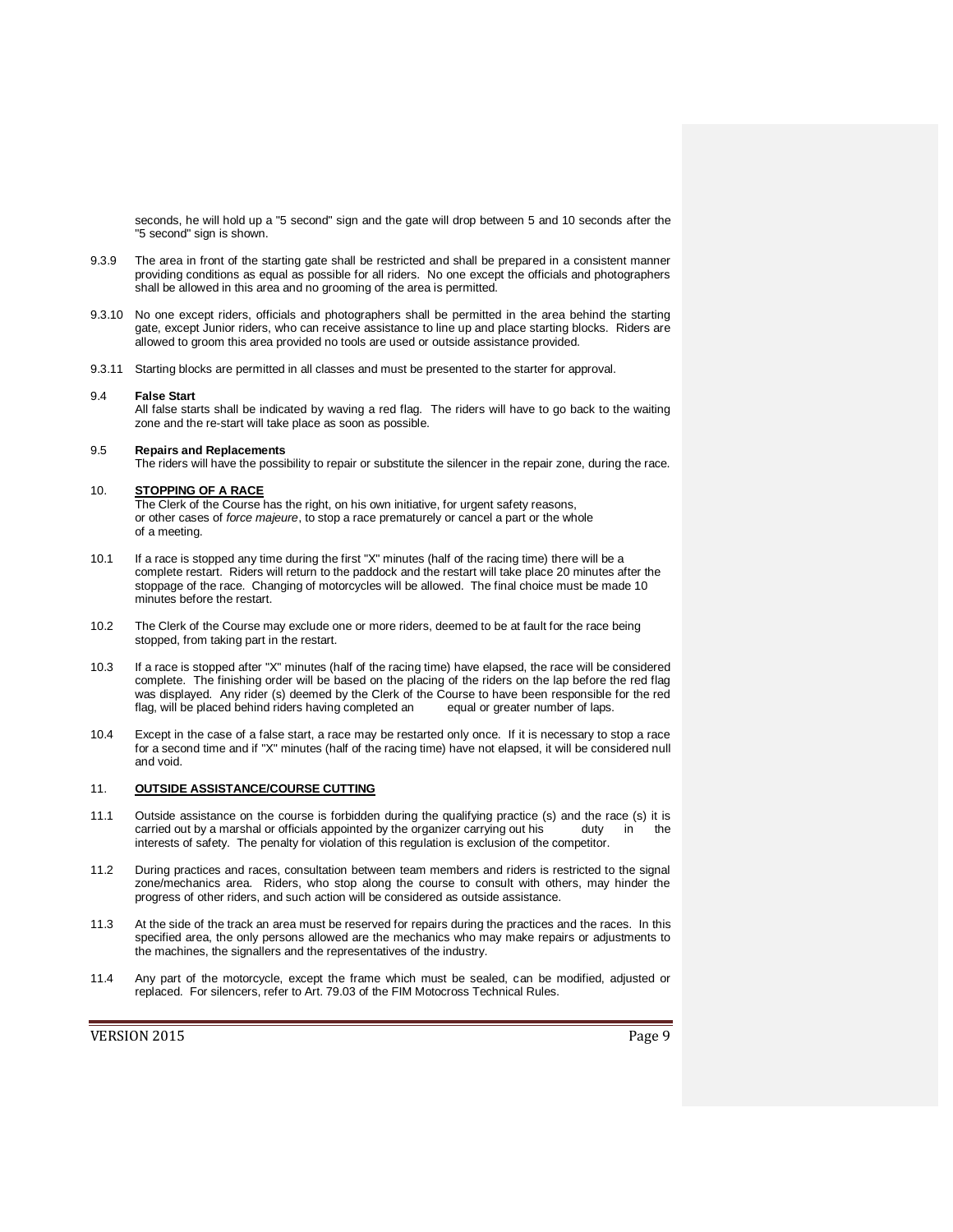- 11.5 Any refuelling must be done on environmental mat with engines dead.
- 11.6 Riders entering the repair zone must stop before returning to the track. Violation will entail exclusion from the race in question.
- 11.7 A rider who enters the paddock with his machine during the race will not be allowed to resume that race.
- 11.8 Radio communication with the riders will not be allowed.
- 11.9 At the starting gate, the use of any starting aid device by the rider is allowed.
- 11.10 Course cutting is forbidden. The penalty for attempting to gain an advantage by course cutting will be exclusion from the respective qualifying practice session or race. If necessary, further penalties will be determined by the clerk of the course.
- 11.11 A rider leaving the course may only continue the race by safely re-entering the course, without gaining an advantage, from the closest point to where that rider left the course. A rider deemed to have gained advantage will be given a time penalty or exclusion.

#### 12. **OFFICIAL SIGNALS**

Official signals should be given by means of a flag measuring approximately 750mm x 600mm as follows:-

| Signal<br>Red Flag waved:                     |                          | Meaning<br>Stop Compulsory for everyone.                                                                                                                                                                                                                                   |
|-----------------------------------------------|--------------------------|----------------------------------------------------------------------------------------------------------------------------------------------------------------------------------------------------------------------------------------------------------------------------|
| Black flag and a board with rider's number: - |                          | Rider indicated to stop on the next lap at<br>the stop-go zone (technical zone).                                                                                                                                                                                           |
| Yellow flag - held stationary:                |                          | Danger, ride slowly, no overtaking,<br>maintain position. No jumping of jumps.                                                                                                                                                                                             |
| Yellow flag waved                             |                          | Immediate danger, be prepared to stop. No<br>Overtaking and no jumping of jumps. Maintain<br>position. Failure to observe the yellow flag will result<br>in a penalty, includingthe possibility of exclusion.<br>The CoC will have final say should there be a<br>protest. |
| Blue flag waved:                              |                          | Warning. You are about to be lapped. (The<br>blue flag must be used by supplementary<br>flag marshals, specialized for this flag only)                                                                                                                                     |
| White Flag/Blue Cross:                        |                          | Denotes the presence of medical staff on the circuit<br>or medical assistance required.                                                                                                                                                                                    |
| Green flag:                                   |                          | Course clear for start of race.<br>(The green flag can only be used by a<br>supplementary flag marshal during the start<br>procedure).                                                                                                                                     |
| Black and White (Chequered flag):             |                          | End of practice(s)/the race                                                                                                                                                                                                                                                |
| Stop/Go Penalty:                              | $\overline{\phantom{0}}$ | At the discretion of the Clerk of Course with<br>a Black Flag and the rider's number. The<br>rider will proceed to the mechanic/repair<br>zone on the following lap for a time penalty                                                                                     |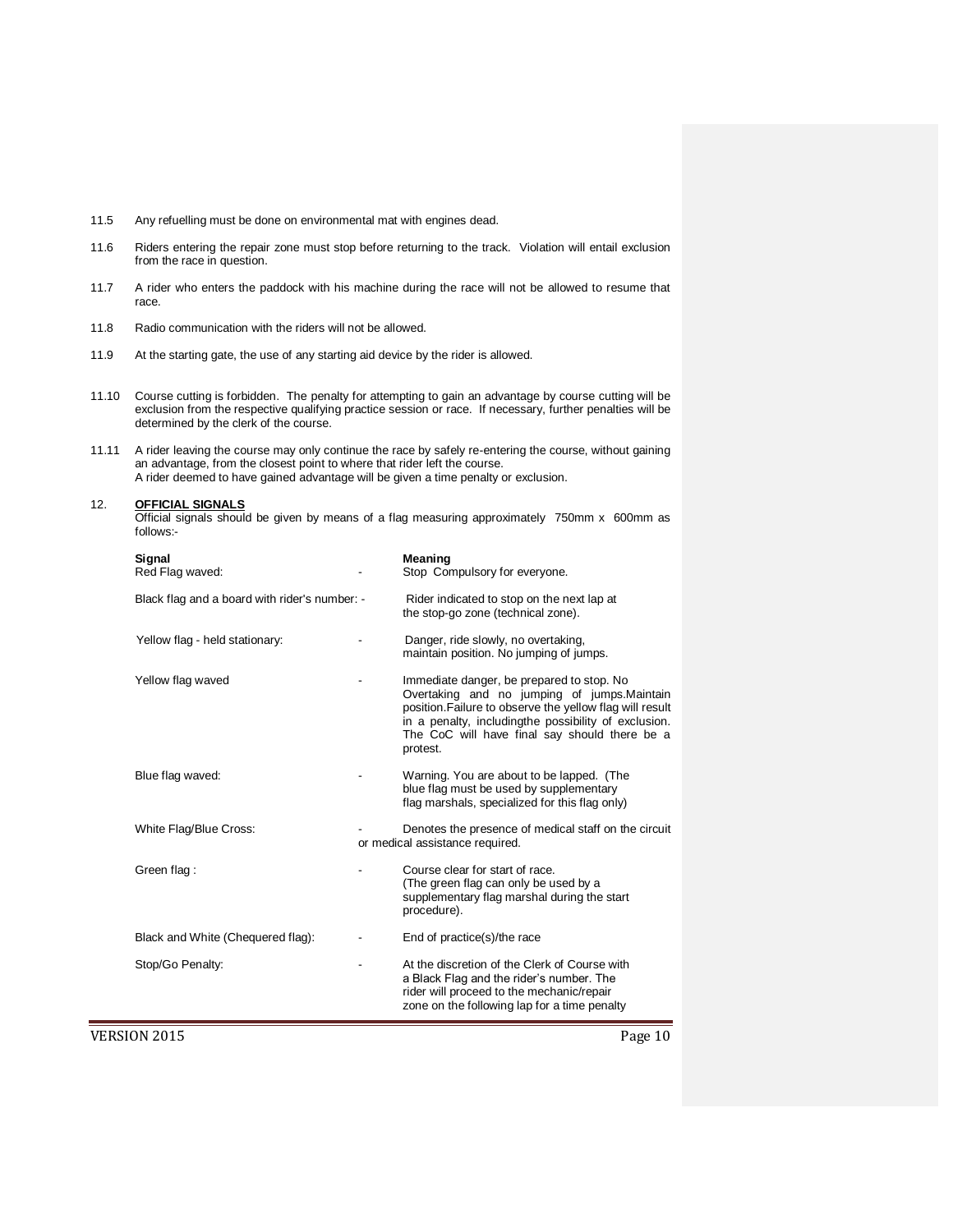under the control of the Clerk of the course. No outside assistance is allowed during that period.

The minimum age for flag marshals is 16 years.

Any Competitor not obeying any of the above signals may be subject to disqualification by the Clerk of the Course.

# 13. **CROSSING OF CONTROL LINES**

The time at which a motorcycle crosses a control line shall be registered at the moment the foremost part of the motorcycle crossed the line

## 14. **TECHNICAL CONTROL AND VERIFICATION**

The technical control must be carried out in accordance with the procedure fixed in the Technical Rules, the FIM Technical Rules and the Supplementary Regulations of the event.

It is the discretion of the Clerk of Course on race day and at any race meeting to verify any motorcycle. This will be done in conjunction with the Chief technical steward on the day.

In the event of a motorcycle being deemed to have failed verification and its registered riders too have failed to rectify this within a stipulated time as provided by the Clerk of Course, the CoC will immediately disqualify the competitor from further participation and will refer the matter to the KMSF Motorcycle Commission.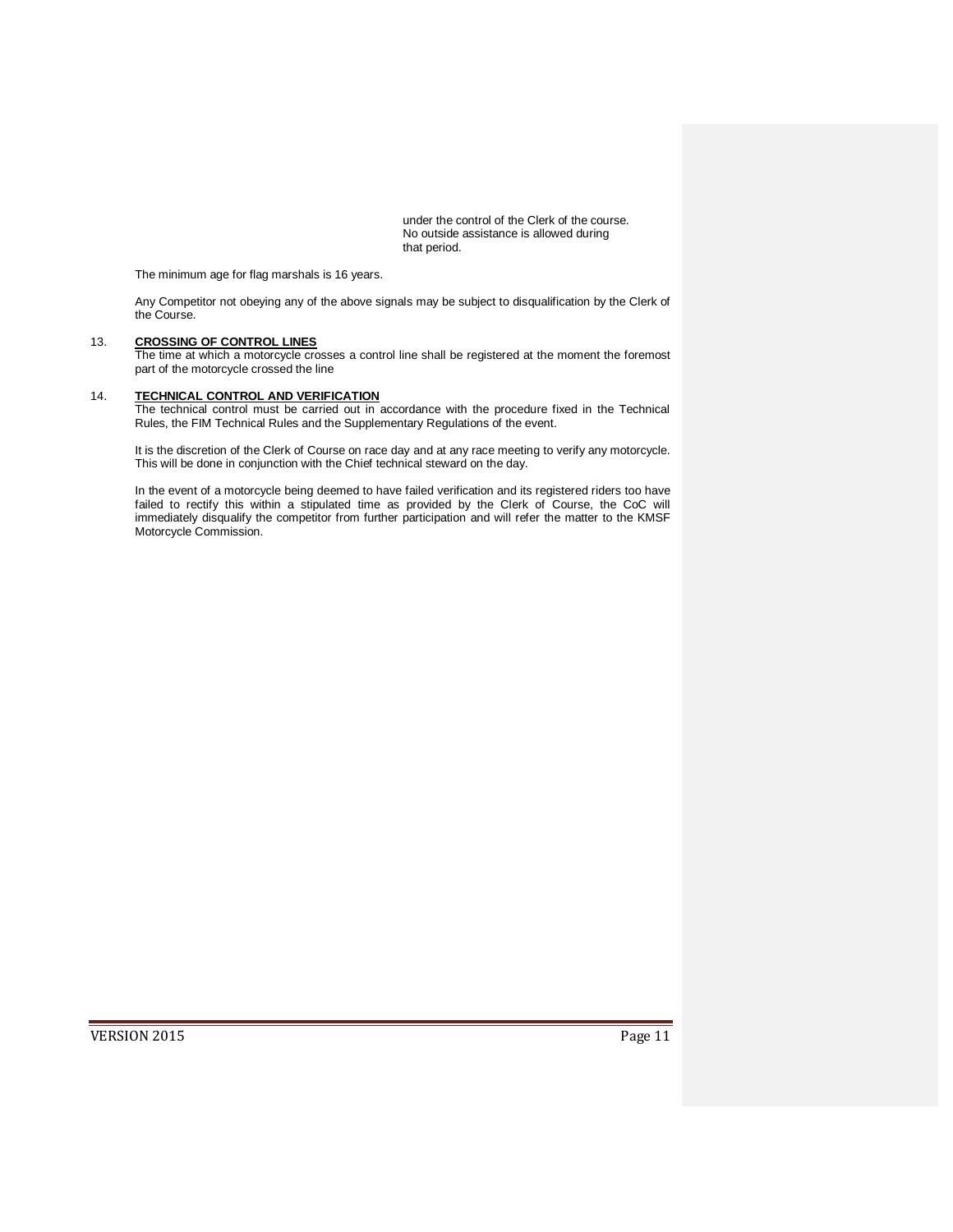#### 14.1 **Refusal**

In the event of a **refusal** by a competitor to have the motorcycle verified or to subject to the Doctors verification, the competitor will be immediately disqualified by the CoC and a jury will be formed comprising the KMSF Steward, the Club Steward and any one official, (in absence of any of these any other official may be co-opted) that will deliberate and ratify the decision of the CoC.

#### 14.2**Noise Control**

Noise control will be applicable to FIM Africa events. All machines will have a compete exhaust system throughout the event. Should part of the exhaust system detach (part) from the engine or come a drift, causing excessive noise, the competitor should proceed to the mechanic area and repair it before continuing in the event. Should the rider not comply within 2 laps of the fault developing, he will be excluded from the heat in question.

The approved method of testing will be the FIM 2 Metre Max test method. For 2014 the maximum reading at full RPM may not exceed 115db.

- 14.2.1 Conditions as set out by the FIM related to weather and after competition testing will apply. Maximum deviance after competition to be 116.9 db.
- 14.2.2 A rider may submit one replacement silencer which must also be subjected to the noise control test, and be

Marked as approved, before it can be used.

14.3 **Cost for machine control following a protest:** The cost of dismantling a machine will be Kshs. 10,000/-. This fee must be paid by the losing party to the rider who had to open the engine.

#### 14.4 **Fuel Control**

- 14.4.1 A fuel control may be carried out at any time during an event, according to Art. 63.05 of the FIM AFRICA Motocross Technical Rules. A rider whose fuel fails to meet the technical requirements will be excluded from the whole event and forfeit all Championship points and prize money earned from any heats during the event. This rider will also be liable to reimburse the full costs of the test and further penalties may be imposed.
- 14.4.2 All requests for fuel control following a protest must be accompanied by a deposit of Kshs. 6000/= paid to the Secretary of the organizing club.
- 14.4.3 In addition to the fuel requirements as depicted in Art. 63.01 of the FIM Technical Rules, riders will be allowed to use leaded fuel. Fuel mixtures must not include any Octane Boosting Additives of any description. Leaded or unleaded fuel to a maximum octane of 105 will be allowed.
- 14.4.4 After the last control:
	- The winning party will have its cost reimbursed.
		- The losing party will have to pay the costs of all the controls carried out after deduction of deposits, which have already been paid.
- 14.4.5 The use of methanol is not permitted.

## **15. ANTI-DOPING AND ALCOHOL TESTS**

- 15.1 Anti-doping and alcohol tests may be carried out according to the FIM Africa Medical Code. A rider who tests positive will be excluded from the whole event. Further penalties may be imposed.
- 15.2 It is the discretion of the Doctor in charge at any race meeting to carry out any anti-doping tests or verify alcohol abuse by any rider.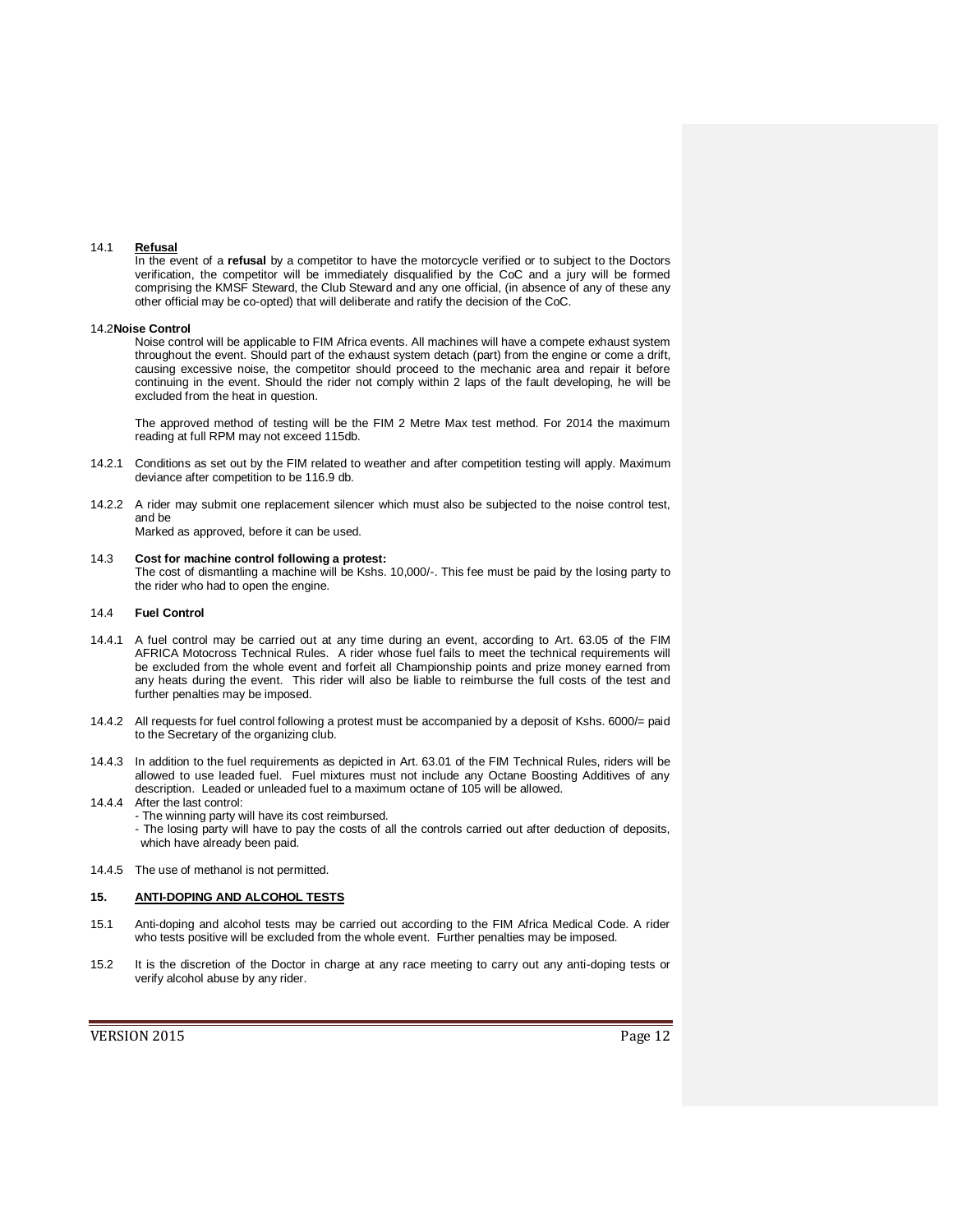## 16. **RESULTS**

16.1The winner of a race is the rider who crosses the finishing line first. The riders still racing will then be stopped

when crossing the finishing line. A rider will not be classified if he:-

- (a) Has not crossed the finishing line within 5 minutes of the arrival of the winner.<br>(b) Has not covered 75% of the total number of laps completed by the winner.
- Has not covered 75% of the total number of laps completed by the winner.
- 16.2 Under extreme conditions the above Clause 16.1 may be emended at the discretion of the Clerk of the Course in consultation with the Stewards. This must not disadvantage any Competitor.
- 16.3 If 75% of the total number of laps does not amount to a whole number then the results will be rounded down to the next whole number.
- 16.4 The winner of an event in each class is the rider who has obtained the most points irrespective of the number of races finished.
- 16.5 In case of a tie, the number of better placing will be taken into account. If a tie still exists the points scored in the last heat will determine the order of placing in the final standings.
- 16.5.1 All results must be ratified by the Clerk of the Course, KMSF steward and the Club Steward. It is compulsory for the organizers of the events to send by fax/e-mail within 72 hours after the event, the results of all races run to the KMSF Secretariat.

Continuous lap scoring is compulsory in addition to the standard method. Electronic timing systems should be used were possible.

#### 17. **POINTS FOR THE CHAMPIONSHIP**

Points will be awarded to riders in each race according to the following scale:

| 20 points 1 <sup>st</sup> | 10 points $6th$           | 5 points 11 <sup>th</sup>                          |
|---------------------------|---------------------------|----------------------------------------------------|
| 17 points $2^{nd}$        | 9 points $7th$            | 4 points 12 <sup>th</sup>                          |
| 15 points $3^{\text{rd}}$ | 8 points 8 <sup>th</sup>  | 3 points 13 <sup>th</sup>                          |
| 13 points $4^{\text{m}}$  | 7 points $9tn$            | 2 points 14 <sup>th</sup>                          |
| 11 points $5th$           | 6 points 10 <sup>th</sup> | 1 points 15 <sup>th</sup> and all other finishers. |

#### 18. **PROTESTS**

Protests must be lodged according to the Disciplinary and Arbitration Code of the FIM, the NCR`s and the Supplementary Regulations and be accompanied by a fee of Kshs. 6000/-, returnable if the protest is justified.

If the protest entails dismantling a machine, the protest fee must be accompanied by a further additional Kshs. 10,000/-.

Protests entailing a fuel control must be accompanied by a further additional Kshs. 6000/-.

## 19. **PODIUM CEREMONY/PRIZES**

The first three riders from each class may take part in the podium ceremony which may take place immediately after the last race of the day **(subject to confirmation by the organizers).** Organizers may present prizes to the riders on the day of the competition after completion of the final races. All riders should attend the prize giving. Non-attendance could result in the forfeiture of any prizes, medals and championship points.

# 20. **PRESS CONFERENCE**

The winner of each race, the overall winner and other riders invited at the discretion of the organizers may participate in a short press conference taking place immediately after the prize - giving/podium ceremony. The riders concerned must attend the press conference until the end.

## 21**. SUGGESTED TIMETABLE - CIRCUIT AND PRACTICE**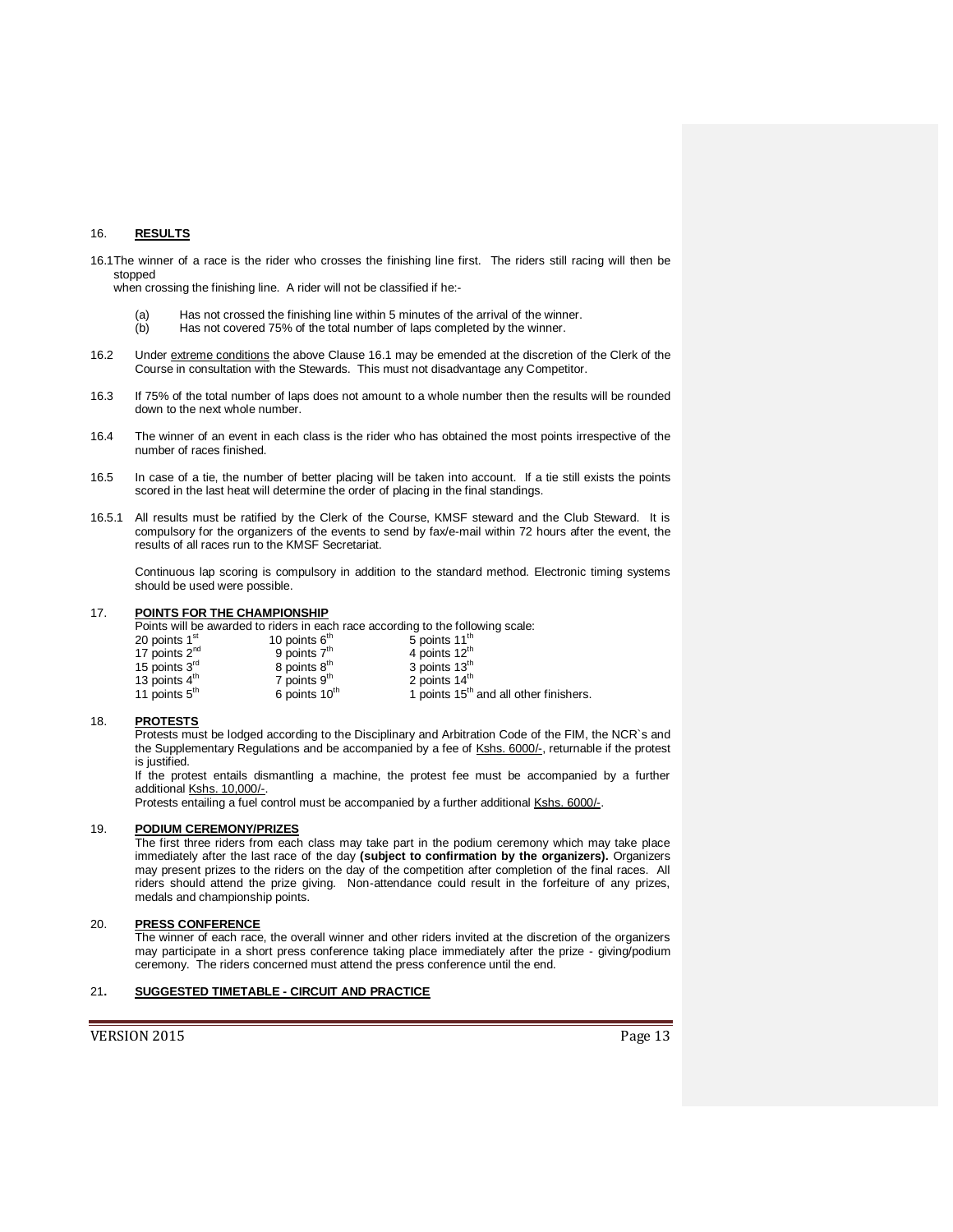#### **Day before Race:**

Circuit Control

## **Race Day**

Technical Control and Verification Signing on Riders Briefing and Stewards Meeting

#### **Practice Sessions**

MX 50 cc MX 65 cc MX 85 cc MX 125 cc  $MX 2$ MX 1

# **RACE PROGRAMME**

| 1 <sup>st</sup> Heat | MX 50 cc        |
|----------------------|-----------------|
| 1 <sup>st</sup> Heat | MX 65 cc        |
| 1 <sup>st</sup> Heat | MX 85 cc        |
| 1 <sup>st</sup> Heat | MX 125 cc       |
| 1 <sup>st</sup> Heat | MX 2            |
| 1 <sup>st</sup> Heat | MX <sub>1</sub> |
| $2^{nd}$ Heat        | MX 50 cc        |
| $2^{nd}$ Heat        | MX 65 cc        |
| $2^{nd}$ Heat        | MX 85 cc        |
| $2^{nd}$ Heat        | MX 125 cc       |
| $2^{nd}$ Heat        | MX 2            |
| 2 <sup>nd</sup> Heat | MX <sub>1</sub> |
| $3^{\text{rd}}$ Heat | MX 50 cc        |
| 3rd Heat             | MX 65 cc        |
| 3 <sup>rd</sup> Heat | MX 85 cc        |
| 3rd Heat             | MX 125 cc       |
| 3rd Heat             | MX 2            |
| 3rd Heat             | MX1             |

The Race Programme can change at the discretion of the Clerk of the Course.

Posting of all results 30 minutes after the last heat.

Prize giving and announcements approximately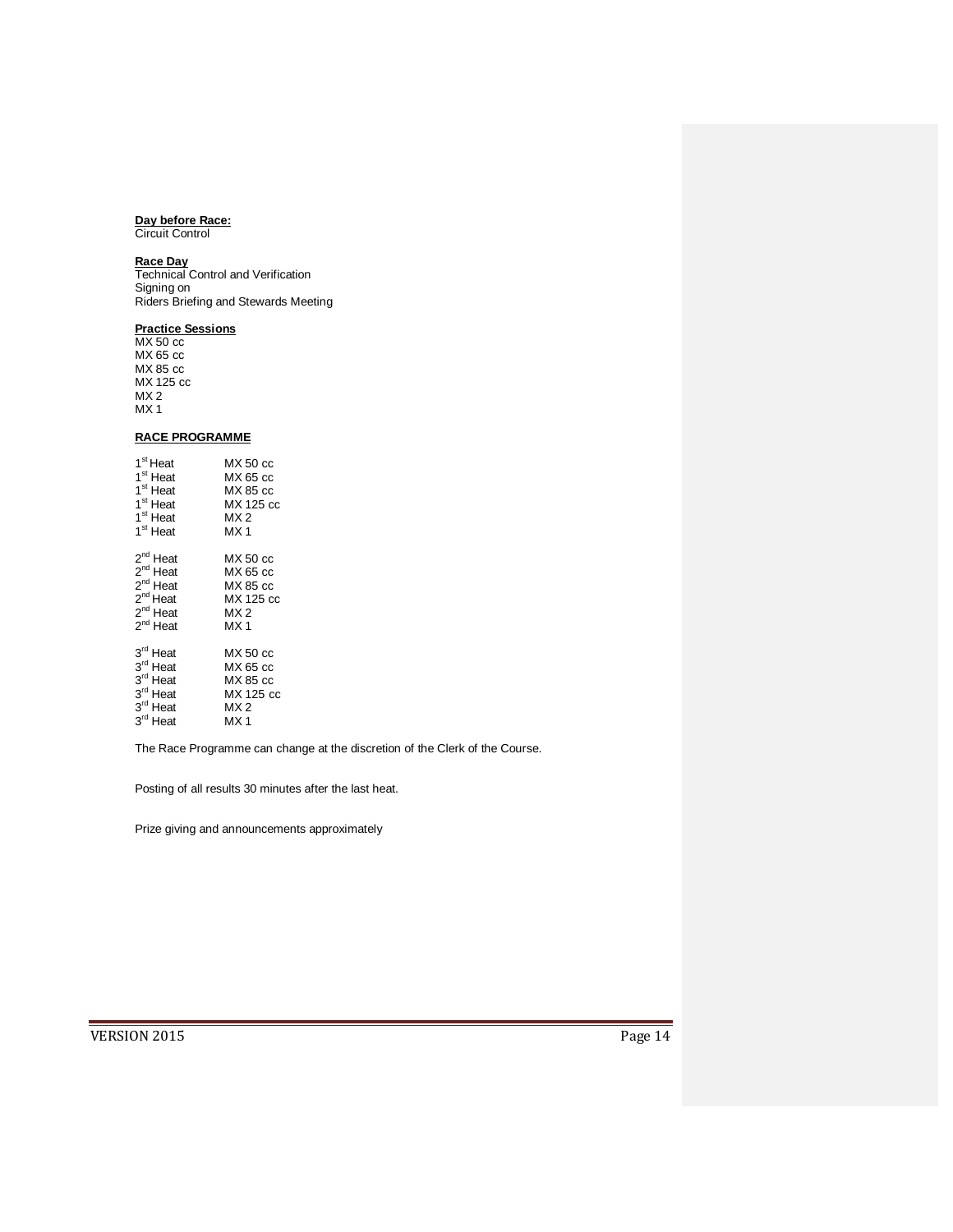## **Appendix A**

## **Technical Regulations:**

Applicable to Motocross Motorcycles for competitions organized by the KMSF (to be read in conjunction with the FIM Technical Rules)

|     |                  | <b>JUNIOR MOTORCROSS</b> |                                                          |
|-----|------------------|--------------------------|----------------------------------------------------------|
| 1.1 | <b>Class</b>     | <b>Engine capacity</b>   | <b>Wheel size</b>                                        |
|     | <b>MX 50 cc:</b> | Occ to 52cc              | max 12"front/rear                                        |
|     | MX 65 cc:        | 58cc to 65cc             | max 14"front/12"rear                                     |
|     | MX 85 cc:        | 60cc to 85cc (2 stroke)  | max 17"front/14"rear(small)<br>max 19"front/16"rear(big) |

#### 1.2 **Handlebars**

Art. 01.33 (33.01) of the FIM Motocross Technical Rules (width of handlebars) will not be applicable to motorcycles competing in the Junior Motocross Classes.

#### 1.3 **Numbers**

Refer to Art. 01.55 of the Motocross Technical Rules. The only exception will be Art. 55.07 minimum dimensions of letters of MX 50cc class, which will be:-

| ٠ | Height of figure | 100 <sub>mm</sub> |
|---|------------------|-------------------|
| ٠ | Width of figure  | 50 <sub>mm</sub>  |
|   |                  |                   |

| Width of stroke | 15mm |  |
|-----------------|------|--|
|                 |      |  |

Space between 2 figures 15mm

## 1.4 **Number plate colours**

All Junior Classes: all numbers, sides and front: **black numbers on a white background.**

#### 1.5 **Fuel, Fuel/Oil Mixtures**

In addition to the fuel requirements as depicted in Art. 63.01 of the FIM Technical Rules, riders will be allowed to use leaded fuel. Fuel mixtures must not include any Octane Boosting Additives of any description. Leaded or Unleaded fuel to a maximum octane of 102.6 will be allowed. The use of methanol is not permitted.

#### 1.6 **Fuel Tests**

KMSF may direct the administration of fuel tests. Such direction must be by written document. (Fuel Test Order) and must be delivered to the Clerk of the Course before the meeting.

## 2. **SENIOR MOTOCROSS**

## **2.1 Classes:**

| <b>CLASS</b>              | <b>MINIMUM cc</b>   | <b>MAXIMUM cc</b>     |
|---------------------------|---------------------|-----------------------|
| MX 125                    | 100cc(2T)           | 125cc(2T)             |
| WHEEL SIZE Minimum        | 21" FRONT           | min18", max 19" REAR  |
| MX <sub>2</sub>           | 100cc(2T) 175cc(4T) | 150cc(2T) 250cc(4T)   |
| WHEEL SIZE Minimum        | 21" FRONT           | min 18", max 19" REAR |
| MX <sub>1</sub>           | 200cc(2T) 250cc(4T) | 650cc(2T/4T)          |
| <b>WHEEL SIZE Minimum</b> | 21" FRONT           | min 18", max 19" REAR |

## 2.2 **Number plate colours**

VERSION 2015 Page 15

**Comment [SS1]:** Please confirm tyre sizes